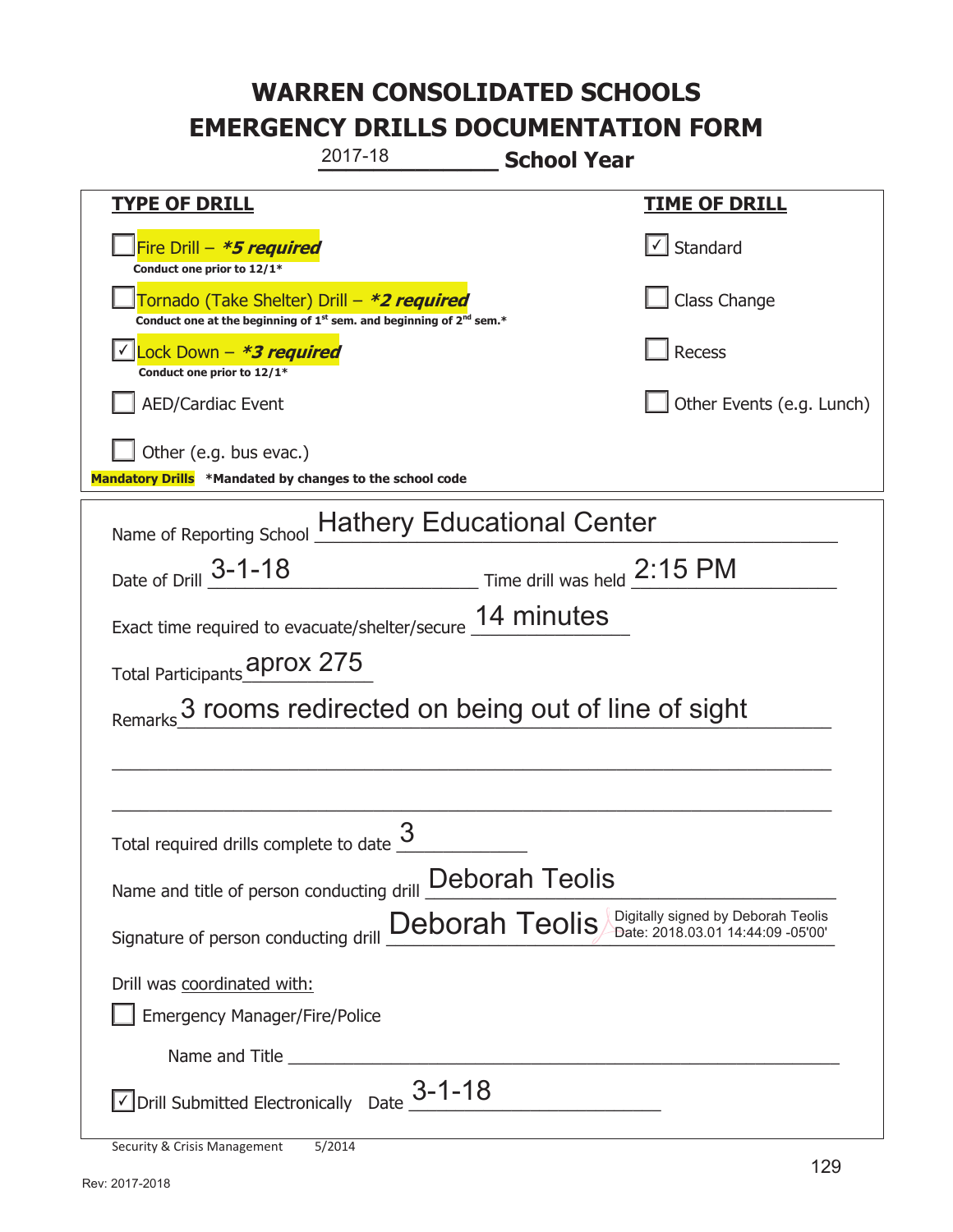| 2017-18<br><b>School Year</b>                                                                                                             |                                                                         |  |
|-------------------------------------------------------------------------------------------------------------------------------------------|-------------------------------------------------------------------------|--|
| <b>TYPE OF DRILL</b>                                                                                                                      | <u>TIME OF DRILL</u>                                                    |  |
| Fire Drill - *5 required<br>Conduct one prior to 12/1*                                                                                    | $\lfloor \angle \rfloor$ Standard                                       |  |
| Tornado (Take Shelter) Drill - *2 required<br>Conduct one at the beginning of 1 <sup>st</sup> sem. and beginning of 2 <sup>nd</sup> sem.* | Class Change                                                            |  |
| Lock Down – <b>*<i>3 required</i></b><br>Conduct one prior to 12/1*                                                                       | <b>Recess</b>                                                           |  |
| <b>AED/Cardiac Event</b>                                                                                                                  | Other Events (e.g. Lunch)                                               |  |
| Other (e.g. bus evac.)<br>Mandatory Drills *Mandated by changes to the school code                                                        |                                                                         |  |
| Name of Reporting School Hatherly Educational Center                                                                                      |                                                                         |  |
| Time drill was held 10:15 AM<br>Date of Drill 1-17-18                                                                                     |                                                                         |  |
| Exact time required to evacuate/shelter/secure 10:26 PM                                                                                   |                                                                         |  |
| Total Participants_Prox 275                                                                                                               |                                                                         |  |
| Tornado drill was held during the standard time. Students were quick to get to their locations.<br>Remarks                                |                                                                         |  |
| Principal will remind teachers to review with students to keep their head covered as much as                                              |                                                                         |  |
| possible.                                                                                                                                 |                                                                         |  |
| 1<br>Total required drills complete to date                                                                                               |                                                                         |  |
| Name and title of person conducting drill                                                                                                 | <b>Deborah Teolis/Principal</b>                                         |  |
| Deborah Teolis<br>Signature of person conducting drill                                                                                    | Digitally signed by Deborah Teolis<br>Date: 2018.01.17 10:41:30 -05'00' |  |
| Drill was coordinated with:<br><b>Emergency Manager/Fire/Police</b>                                                                       |                                                                         |  |
|                                                                                                                                           |                                                                         |  |
| Drill Submitted Electronically Date $\_$ 17-18                                                                                            |                                                                         |  |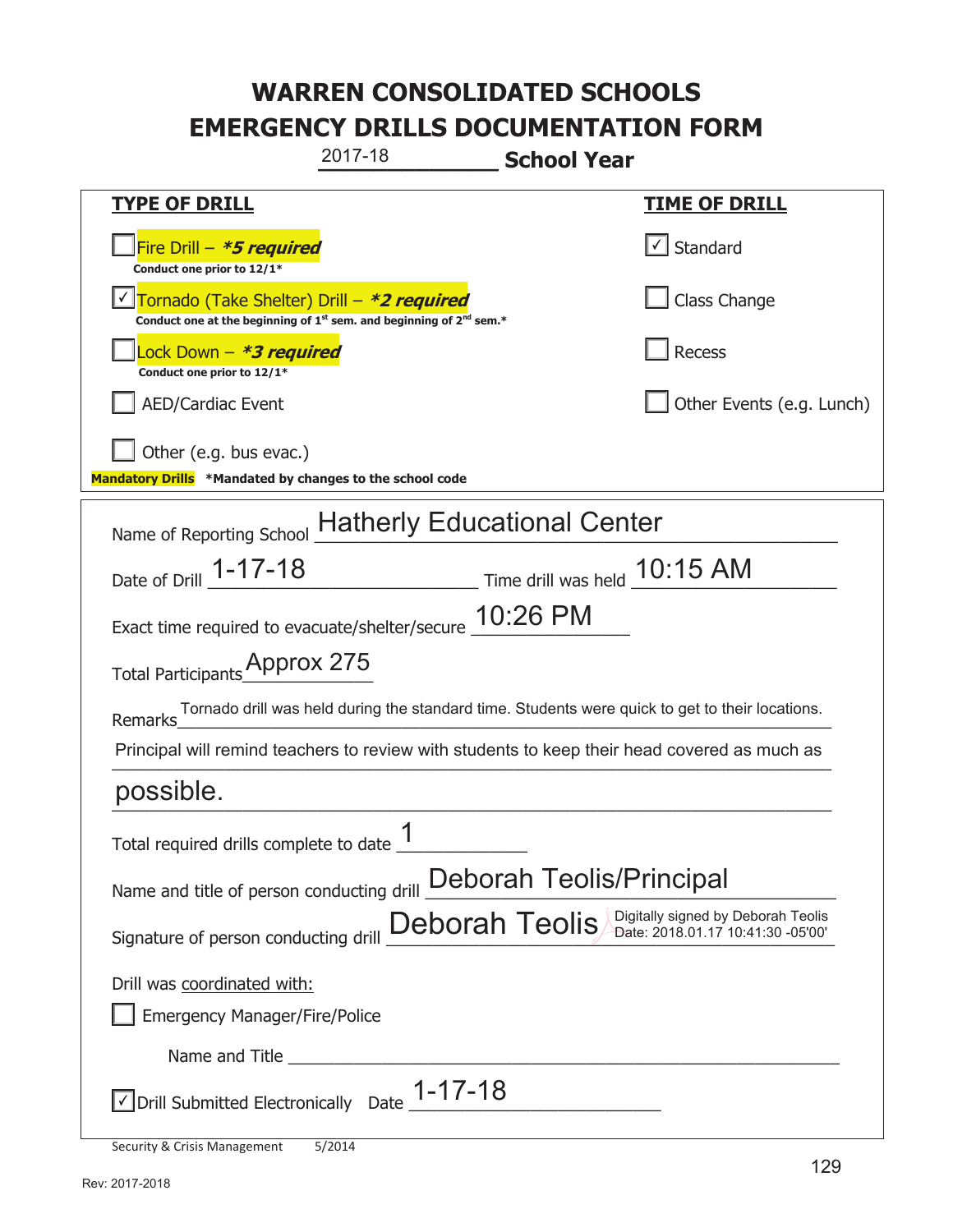|                                                                                             | 2017-18                                    | <b>School Year</b>                                                          |                                                                  |
|---------------------------------------------------------------------------------------------|--------------------------------------------|-----------------------------------------------------------------------------|------------------------------------------------------------------|
| <b>TYPE OF DRILL</b>                                                                        |                                            |                                                                             | <b>TIME OF DRILL</b>                                             |
| Fire Drill - *5 required<br>Conduct one prior to 12/1*                                      |                                            |                                                                             | Standard                                                         |
| Conduct one at the beginning of 1 <sup>st</sup> sem. and beginning of 2 <sup>nd</sup> sem.* | Tornado (Take Shelter) Drill – *2 required |                                                                             | Class Change                                                     |
| Lock Down - *3 required<br>Conduct one prior to 12/1*                                       |                                            |                                                                             | <b>Recess</b>                                                    |
| <b>AED/Cardiac Event</b>                                                                    |                                            |                                                                             | Other Events (e.g. Lunch)                                        |
| Other (e.g. bus evac.)<br>Mandatory Drills *Mandated by changes to the school code          |                                            |                                                                             |                                                                  |
| Name of Reporting School Hatherly Educational Center                                        |                                            |                                                                             |                                                                  |
| Date of Drill _12-7-17                                                                      |                                            | $\frac{9:15 \text{ AM}}{1}$ Time drill was held $\frac{9:15 \text{ AM}}{1}$ |                                                                  |
| Exact time required to evacuate/shelter/secure 6 minutes                                    |                                            |                                                                             |                                                                  |
| Total Participants <b>approx 275</b>                                                        |                                            |                                                                             |                                                                  |
| Remarks                                                                                     |                                            |                                                                             | 1 classroom with a sub was not hidden well, 1 WO4's              |
|                                                                                             |                                            |                                                                             | classroom was not hidden well discussion immediatley after about |
| options to be better concealed.                                                             |                                            |                                                                             |                                                                  |
| Total required drills complete to date $\frac{2}{3}$                                        |                                            |                                                                             |                                                                  |
| Name and title of person conducting drill Deborah Teolis Principal                          |                                            |                                                                             |                                                                  |
|                                                                                             |                                            |                                                                             |                                                                  |
| Drill was coordinated with:                                                                 |                                            |                                                                             |                                                                  |
| <b>Emergency Manager/Fire/Police</b>                                                        |                                            |                                                                             |                                                                  |
|                                                                                             |                                            |                                                                             |                                                                  |
| √Drill Submitted Electronically Date 12-7-17                                                |                                            |                                                                             |                                                                  |
| <b>Security &amp; Crisis Management</b>                                                     | 5/2014                                     |                                                                             |                                                                  |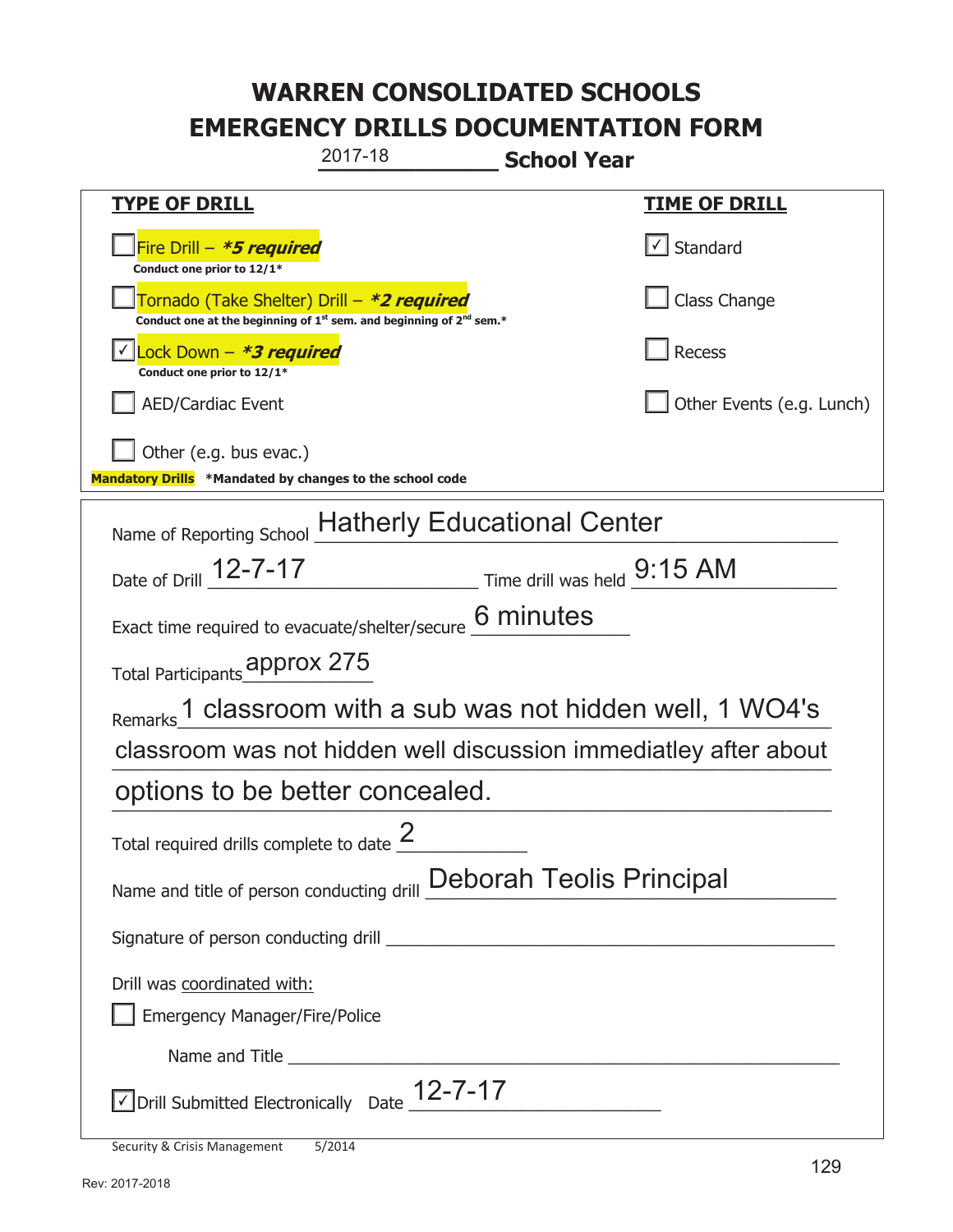| 2017-18<br><b>School Year</b>                                                                                               |                                                                         |  |
|-----------------------------------------------------------------------------------------------------------------------------|-------------------------------------------------------------------------|--|
| <b>TYPE OF DRILL</b>                                                                                                        | <b>TIME OF DRILL</b>                                                    |  |
| √Fire Drill – <i>*<b>5 required</b></i><br>Conduct one prior to 12/1*                                                       | Standard                                                                |  |
| Tornado (Take Shelter) Drill – *2 required<br>Conduct one at the beginning of $1^{st}$ sem. and beginning of $2^{nd}$ sem.* | Class Change                                                            |  |
| ock Down – <b>*3 required</b><br>Conduct one prior to 12/1*                                                                 | Recess                                                                  |  |
| <b>AED/Cardiac Event</b>                                                                                                    | $\cup$ Other Events (e.g. Lunch)                                        |  |
| Other (e.g. bus evac.)                                                                                                      |                                                                         |  |
| Mandatory Drills *Mandated by changes to the school code                                                                    |                                                                         |  |
| Name of Reporting School Hatherly Educational Center                                                                        |                                                                         |  |
| Date of Drill 11-15-17 Time drill was held 9:45 AM                                                                          |                                                                         |  |
| Exact time required to evacuate/shelter/secure 9:52 AM                                                                      |                                                                         |  |
| Total Participants Approx 275                                                                                               |                                                                         |  |
| Remarks Students were quiet and prompt with exiting the building                                                            |                                                                         |  |
| Drill took place during picture retake.                                                                                     |                                                                         |  |
|                                                                                                                             |                                                                         |  |
| く<br>Total required drills complete to date $\frac{0}{2}$                                                                   |                                                                         |  |
| Name and title of person conducting drill Deborah Teolis                                                                    |                                                                         |  |
| Deborah Teolis<br>Signature of person conducting drill                                                                      | Digitally signed by Deborah Teolis<br>Date: 2017.11.15 10:03:02 -05'00' |  |
| Drill was coordinated with:                                                                                                 |                                                                         |  |
| <b>Emergency Manager/Fire/Police</b>                                                                                        |                                                                         |  |
|                                                                                                                             |                                                                         |  |
| Drill Submitted Electronically Date $\underline{\hspace{1em}1}$ 1-15-17                                                     |                                                                         |  |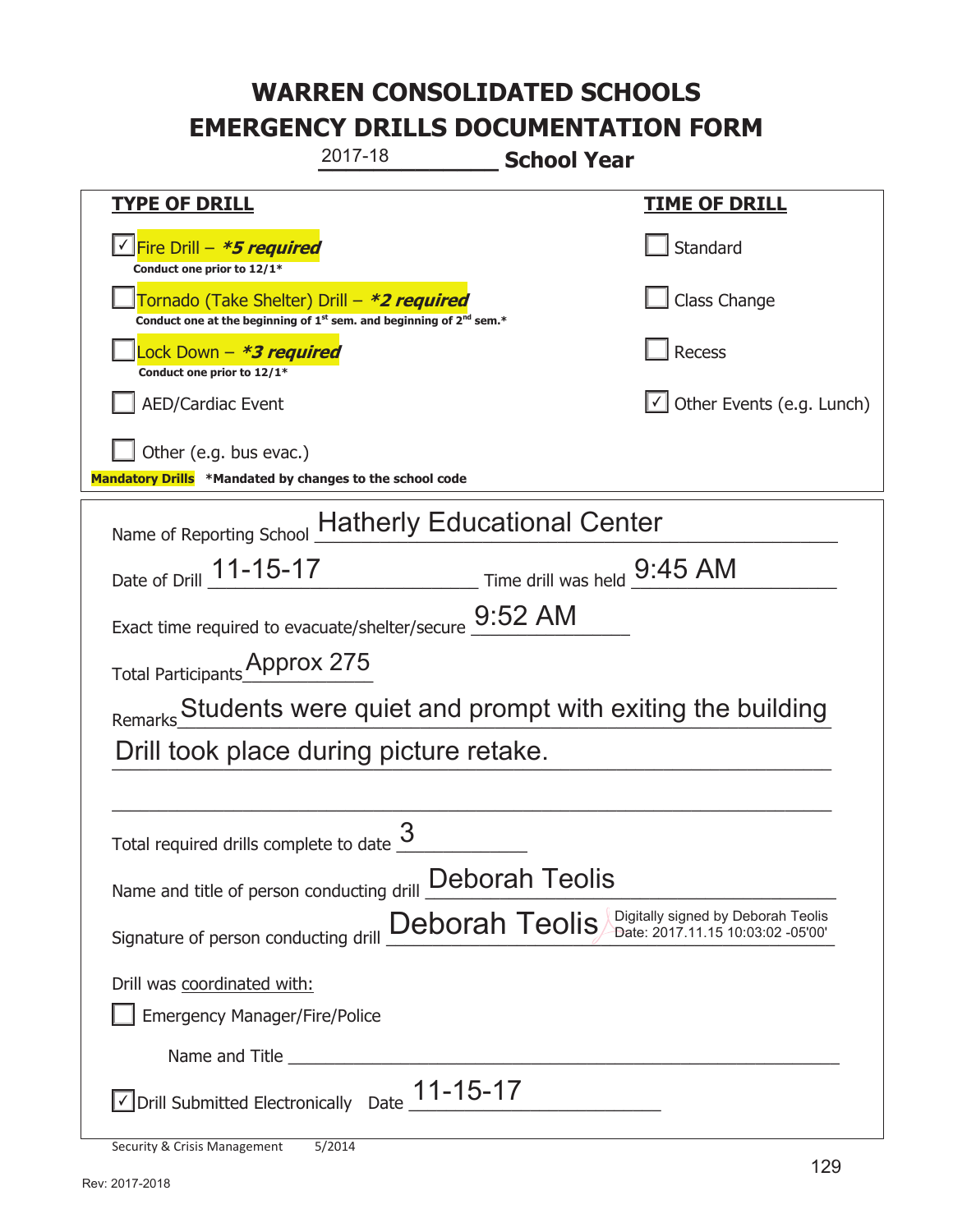**\_\_\_\_\_\_\_\_\_\_\_\_\_ School Year** 

| <b>TYPE OF DRILL</b>                                                                                                                      | <b>TIME OF DRILL</b>      |  |
|-------------------------------------------------------------------------------------------------------------------------------------------|---------------------------|--|
| <u> √ Fire Drill – <i>*5 required</i></u><br>Conduct one prior to 12/1*                                                                   | Standard                  |  |
| Tornado (Take Shelter) Drill – *2 required<br>Conduct one at the beginning of 1 <sup>st</sup> sem. and beginning of 2 <sup>nd</sup> sem.* | Class Change              |  |
| Lock Down - <b>*3 required</b><br>Conduct one prior to 12/1*                                                                              | Recess                    |  |
| <b>AED/Cardiac Event</b>                                                                                                                  | Other Events (e.g. Lunch) |  |
| Other (e.g. bus evac.)<br>Mandatory Drills *Mandated by changes to the school code                                                        |                           |  |
| Name of Reporting School Hathery Educational Center                                                                                       |                           |  |
| Date of Drill 10-27-17 Time drill was held 9:45 AM                                                                                        |                           |  |
| Exact time required to evacuate/shelter/secure 4 minutes                                                                                  |                           |  |
| Total Participants_aprox 170                                                                                                              |                           |  |
| Staff had a half day, numbers lower due to students schedules on Friday<br>Remarks                                                        |                           |  |
| Total required drills complete to date                                                                                                    |                           |  |
| <b>Deborah Teolis/Principal</b><br>Name and title of person conducting drill                                                              |                           |  |
| Digitally signed by Deborah Teolis<br>Deborah Teolis<br>Date: 2017.10.27 10:57:37 -04'00'<br>Signature of person conducting drill         |                           |  |
| Drill was coordinated with:                                                                                                               |                           |  |
| <b>Emergency Manager/Fire/Police</b>                                                                                                      |                           |  |
|                                                                                                                                           |                           |  |
| $\vee$ Drill Submitted Electronically Date $\underline{10}$ -27-17                                                                        |                           |  |

Security & Crisis Management 5/2014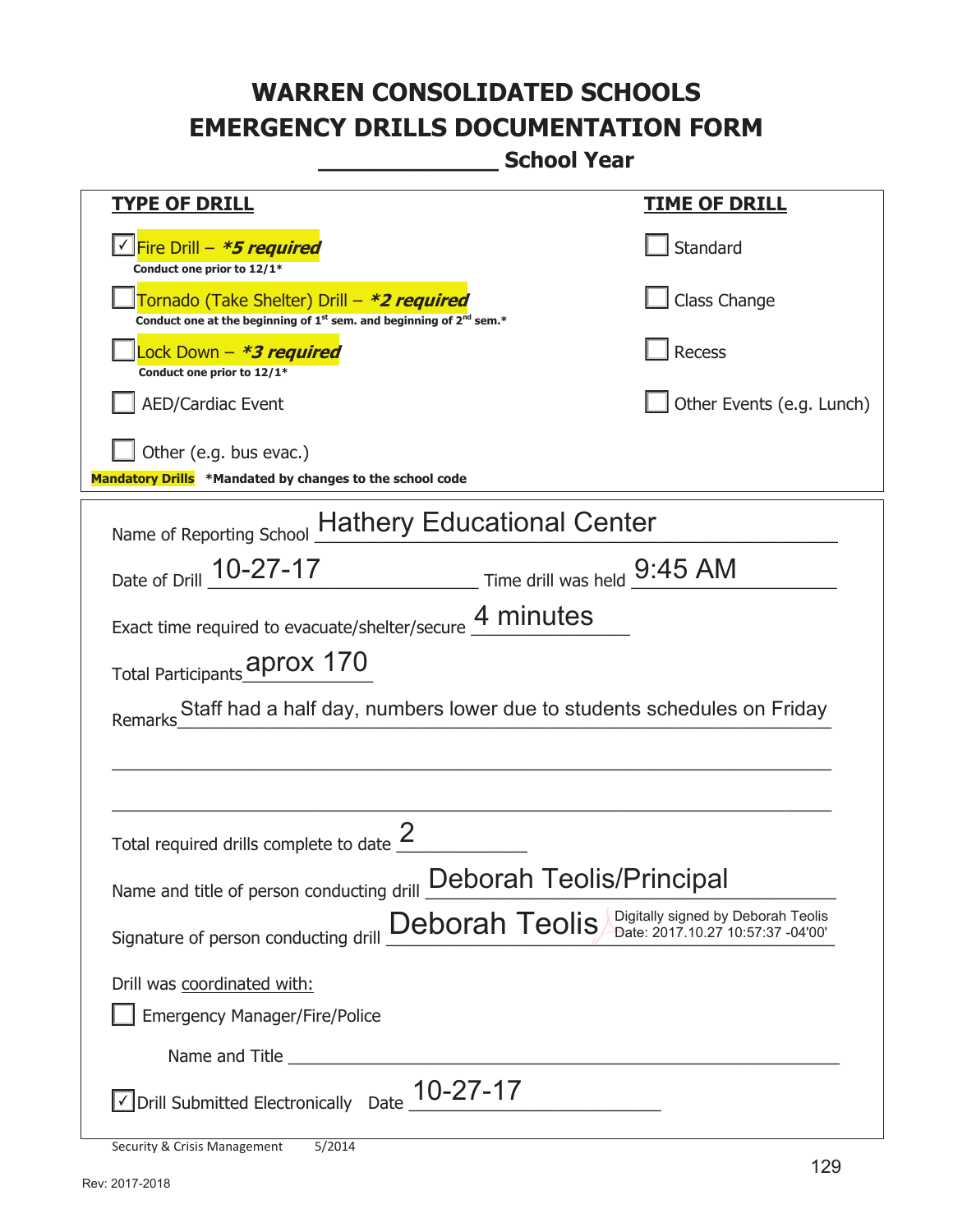**\_\_\_\_\_\_\_\_\_\_\_\_\_ School Year** 

| <u>TYPE OF DRILL</u>                                                                                                                      | <u>TIME OF DRILL</u>      |  |
|-------------------------------------------------------------------------------------------------------------------------------------------|---------------------------|--|
| Fire Drill - *5 required<br>Conduct one prior to 12/1*                                                                                    | Standard                  |  |
| Tornado (Take Shelter) Drill – *2 required<br>Conduct one at the beginning of 1 <sup>st</sup> sem. and beginning of 2 <sup>nd</sup> sem.* | Class Change              |  |
| Lock Down - <b>*3 required</b><br>Conduct one prior to 12/1*                                                                              | <b>Recess</b>             |  |
| <b>AED/Cardiac Event</b>                                                                                                                  | Other Events (e.g. Lunch) |  |
| Other (e.g. bus evac.)<br>Mandatory Drills *Mandated by changes to the school code                                                        |                           |  |
|                                                                                                                                           |                           |  |
| Name of Reporting School Hatherly Educational Center                                                                                      |                           |  |
| Time drill was held 10:45 AM<br>Date of Drill 10-10-17                                                                                    |                           |  |
| Exact time required to evacuate/shelter/secure $\_10:58$ AM                                                                               |                           |  |
| Total Participants_mpprox. 200                                                                                                            |                           |  |
| Approximately 200 students/staff participated. Headstart students were not in session today.<br>-                                         |                           |  |
| Three World of Fours rooms were given additional strategies to make themselves and students not visible.                                  |                           |  |
|                                                                                                                                           |                           |  |
| Total required drills complete to date                                                                                                    |                           |  |
| Deb Teolis/Principal<br>Name and title of person conducting drill                                                                         |                           |  |
| Digitally signed by Deborah Teolis<br>Deborah Teolis<br>Date: 2017.10.10 11:19:17 -04'00'<br>Signature of person conducting drill         |                           |  |
| Drill was coordinated with:                                                                                                               |                           |  |
| <b>Emergency Manager/Fire/Police</b>                                                                                                      |                           |  |
|                                                                                                                                           |                           |  |
| $\sqrt{}$ Drill Submitted Electronically Date $\underline{10}$ -10-17                                                                     |                           |  |

Security & Crisis Management 5/2014